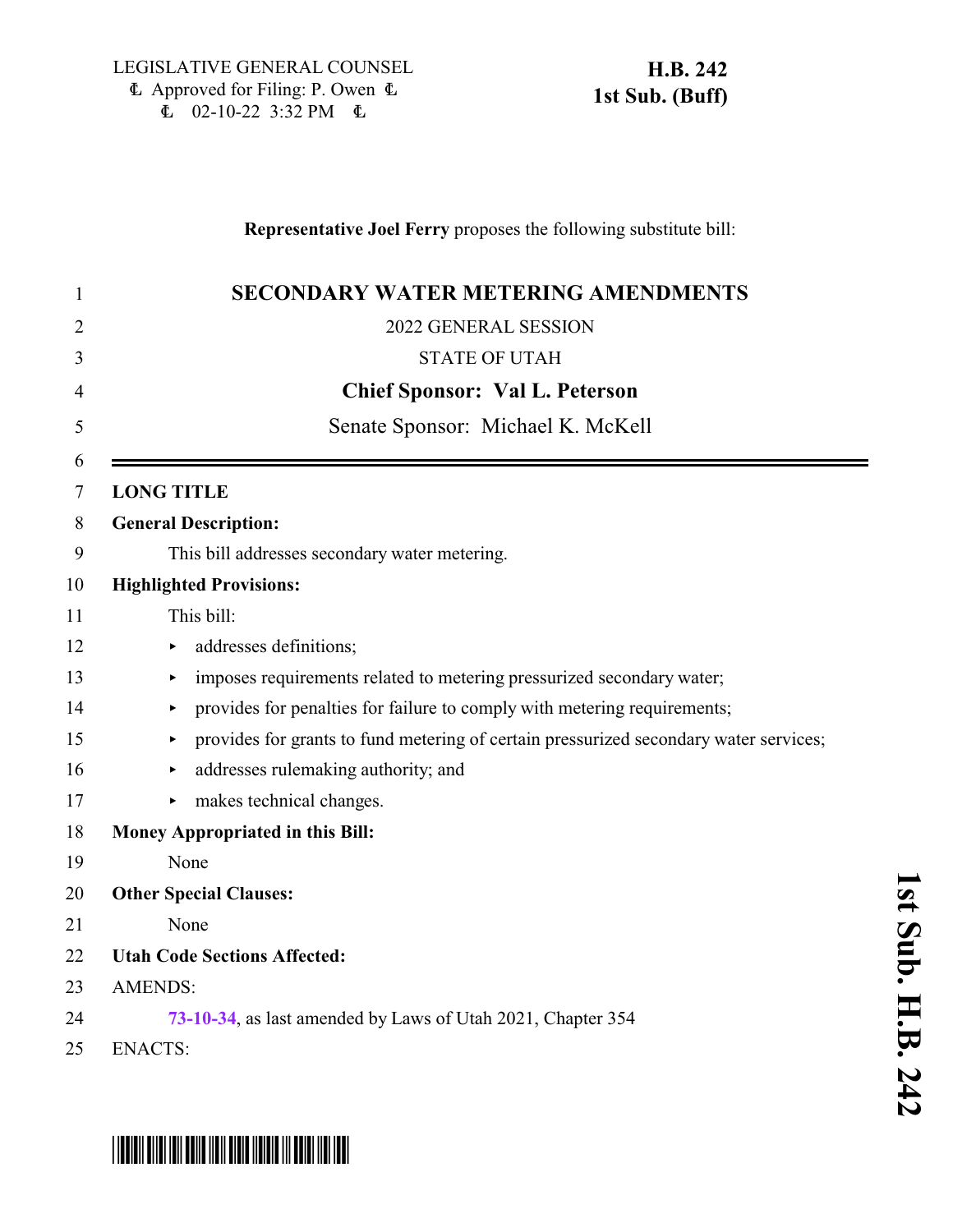<span id="page-1-0"></span>

| 26       | 73-10-34.5, Utah Code Annotated 1953                                                                         |
|----------|--------------------------------------------------------------------------------------------------------------|
| 27<br>28 | Be it enacted by the Legislature of the state of Utah:                                                       |
| 29       | Section 1. Section 73-10-34 is amended to read:                                                              |
| 30       | 73-10-34. Secondary water metering -- Loans and grants.                                                      |
| 31       | (1) As used in this section:                                                                                 |
| 32       | (a) (i) "Commercial user" means a secondary water user that is a place of business.                          |
| 33       | (ii) "Commercial user" does not include a multi-family residence, an agricultural user,                      |
| 34       | or a customer that falls within the industrial or institutional classification.                              |
| 35       | (b) "Full metering" means that use of secondary water is accurately metered by a meter                       |
| 36       | that is installed and maintained on every secondary water connection of a secondary water                    |
| 37       | supplier.                                                                                                    |
| 38       | $[\text{(-b)}]$ (c) (i) "Industrial user" means a secondary water user that manufactures or                  |
| 39       | produces materials.                                                                                          |
| 40       | (ii) "Industrial user" includes a manufacturing plant, an oil and gas producer, and a                        |
| 41       | mining company.                                                                                              |
| 42       | $[\text{e}(\text{e})]$ (d) (i) "Institutional user" means a secondary water user that is dedicated to public |
| 43       | service, regardless of ownership.                                                                            |
| 44       | (ii) "Institutional user" includes a school, church, hospital, park, golf course, and                        |
| 45       | government facility.                                                                                         |
| 46       | $[\text{(\text{d})}]$ (e) (i) "Residential user" means a secondary water user in a residence.                |
| 47       | (ii) "Residential user" includes a single-family or multi-family home, apartment,                            |
| 48       | duplex, twin home, condominium, or planned community.                                                        |
| 49       | $[\text{e}(\text{e})]$ (f) "Secondary water" means water that is:                                            |
| 50       | (i) not culinary or water used on land assessed under Title 59, Chapter 2, Part 5,                           |
| 51       | Farmland Assessment Act; and                                                                                 |
| 52       | (ii) delivered to and used by an end user for the irrigation of landscaping or a garden.                     |
| 53       | (g) "Secondary water connection" means the location at which the water leaves the                            |
| 54       | secondary water supplier's pipeline and enters into the remainder of the pipes that are owned by             |
| 55       | another person to supply water to an end user.                                                               |

56  $[(f)] (h)$  "Secondary water supplier" means an entity that supplies pressurized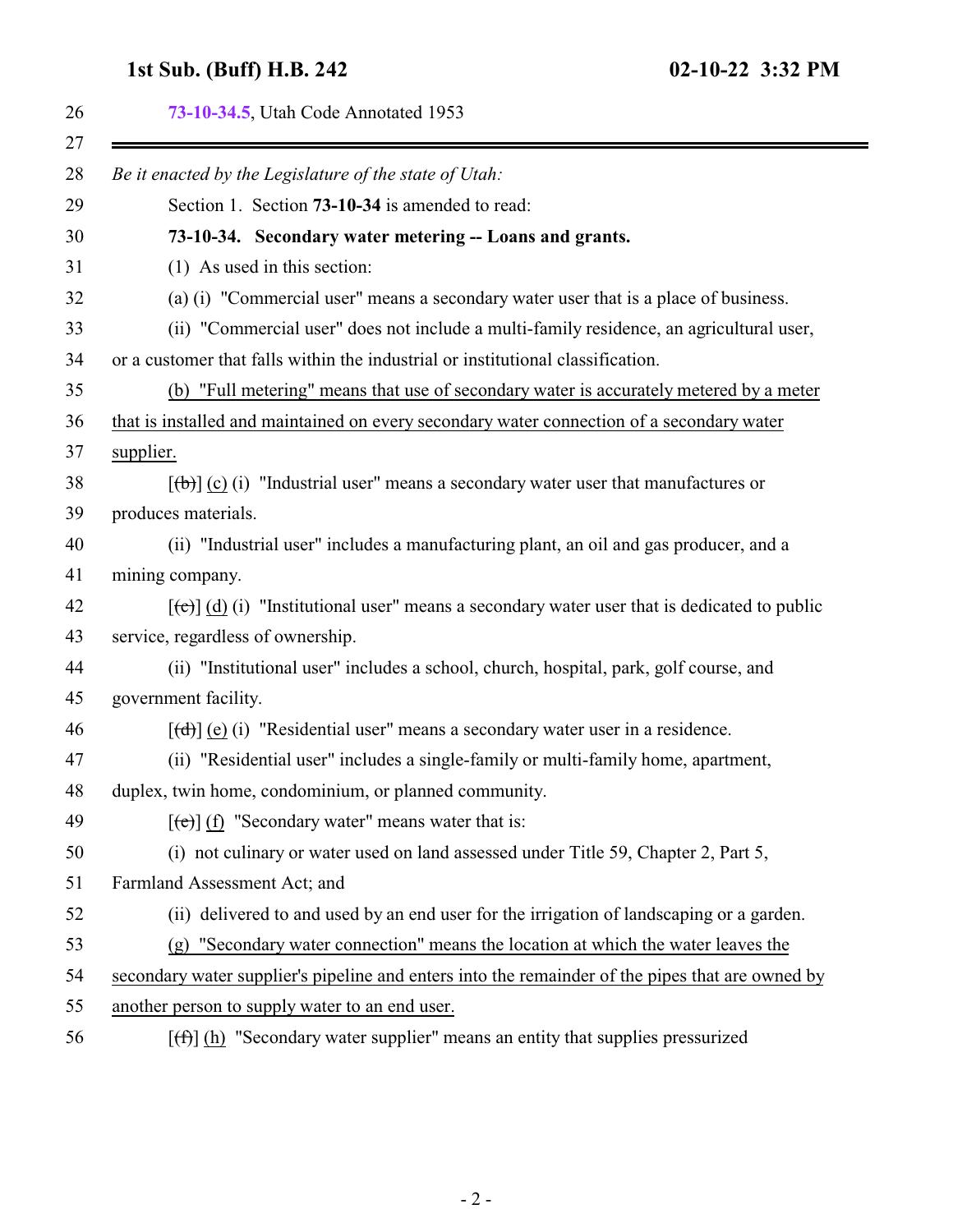| 57 | secondary water.                                                                                          |
|----|-----------------------------------------------------------------------------------------------------------|
| 58 | $[(\frac{1}{2})]$ (i) "Small secondary water retail supplier" means an entity that:                       |
| 59 | (i) supplies pressurized secondary water only to the end user of the secondary water;                     |
| 60 | and                                                                                                       |
| 61 | $(ii)$ (A) is a city, town, or metro township; or                                                         |
| 62 | (B) supplies 5,000 or fewer secondary water connections.                                                  |
| 63 | $(2)$ (a) (i) A secondary water supplier that supplies secondary water within a county of                 |
| 64 | the first or second class and begins design work for new service on or after April 1, 2020, to a          |
| 65 | commercial, industrial, institutional, or residential user shall meter the use of pressurized             |
| 66 | secondary water by the users receiving that new service.                                                  |
| 67 | (ii) A secondary water supplier that supplies secondary water within a county of the                      |
| 68 | third, fourth, fifth, or sixth class and begins design work for new service on or after May 4,            |
| 69 | 2022, to a commercial, industrial, institutional, or residential user shall meter the use of              |
| 70 | pressurized secondary water by the users receiving that new service.                                      |
| 71 | (b) By no later than January 1, 2030, a secondary water supplier shall install and                        |
| 72 | maintain a meter of the use of pressurized secondary water by each user receiving secondary               |
| 73 | water service from the secondary water supplier.                                                          |
| 74 | $[\text{(+)}]$ (c) Beginning January 1, 2022, a secondary water supplier shall establish a meter          |
| 75 | installation reserve for metering installation and replacement projects.                                  |
| 76 | $[\text{e}(\text{e})]$ (d) A secondary water supplier, including a small secondary water retail supplier, |
| 77 | may not raise the rates charged for secondary water:                                                      |
| 78 | (i) by more than 10% in a calendar year for costs associated with metering secondary                      |
| 79 | water unless the rise in rates is necessary because the secondary water supplier experiences a            |
| 80 | catastrophic failure or other similar event; or                                                           |
| 81 | (ii) unless, before raising the rates on the end user, the entity charging the end user                   |
| 82 | provides a statement explaining the basis for why the needs of the secondary water supplier               |
| 83 | required an increase in rates.                                                                            |
| 84 | $[\text{(\text{d})}]$ (e) (i) A secondary water supplier that provides pressurized secondary water to a   |
| 85 | commercial, industrial, institutional, or residential user shall develop a plan, or if the secondary      |
| 86 | water supplier previously filed a similar plan, update the plan for metering the use of the               |
| 87 | pressurized water.                                                                                        |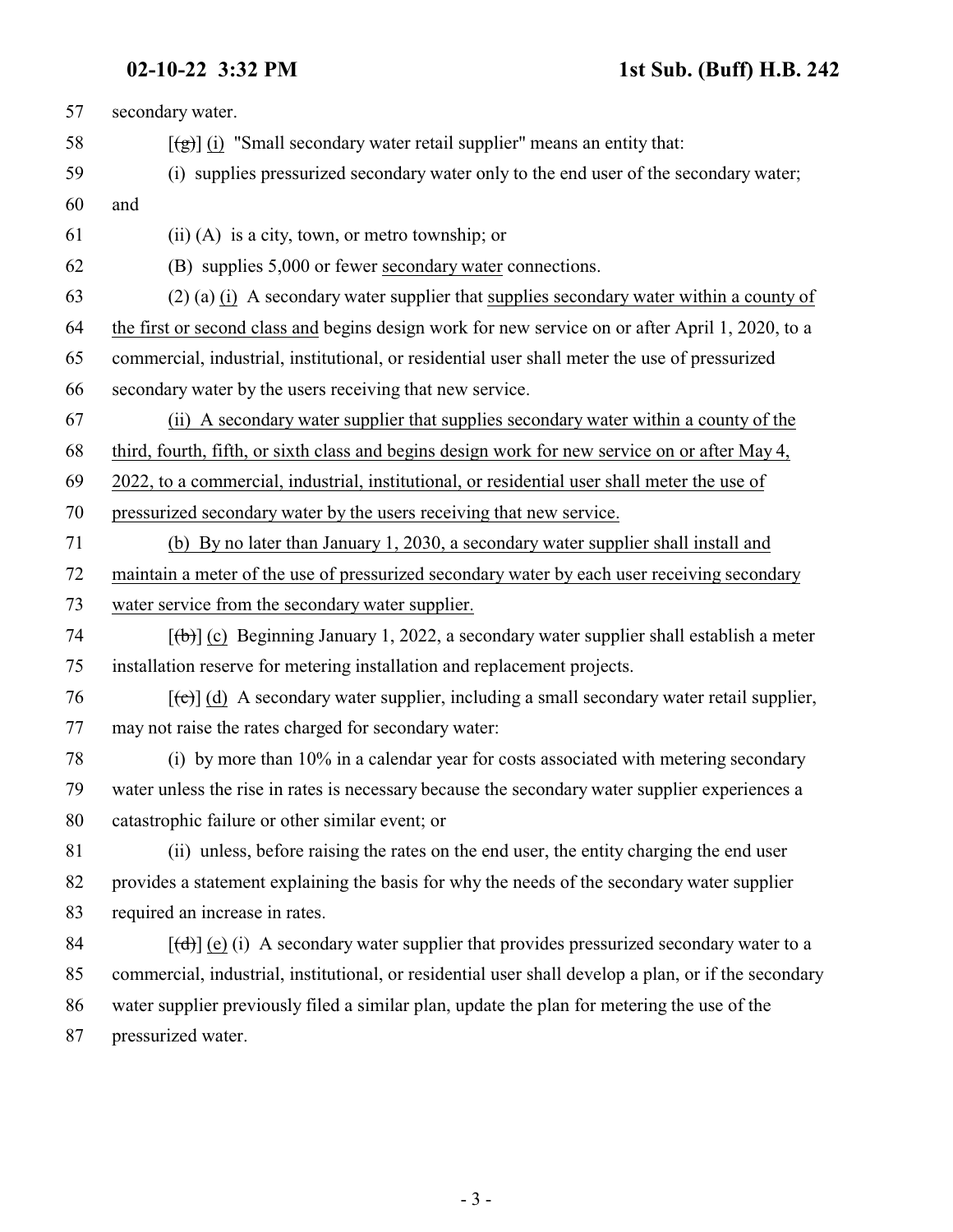| 88  | (ii) The plan required by this Subsection $\left[\frac{2}{2}\right]\frac{d}{2}$ (2)(e) shall be filed or updated with |
|-----|-----------------------------------------------------------------------------------------------------------------------|
| 89  | the Division of Water Resources by no later than December 31, 2025, and address the process                           |
| 90  | the secondary water supplier will follow to implement metering, including:                                            |
| 91  | (A) the costs of full metering by the secondary water supplier;                                                       |
| 92  | (B) how long it would take the secondary water supplier to complete full metering $\lceil \frac{b_y}{c} \rceil$       |
| 93  | no later than December 31, 2040], including an anticipated beginning date and completion                              |
| 94  | date, except a secondary water supplier shall achieve full metering by no later than January 1,                       |
| 95  | $2030$ ; and                                                                                                          |
| 96  | (C) how the secondary water supplier will finance metering.                                                           |
| 97  | (3) A secondary water supplier shall on or before March 31 of each year, report to the                                |
| 98  | Division of Water Rights:                                                                                             |
| 99  | (a) for commercial, industrial, institutional, and residential users whose pressurized                                |
| 100 | secondary water use is metered, the number of acre feet of pressurized secondary water the                            |
| 101 | secondary water supplier supplied to the commercial, industrial, institutional, and residential                       |
| 102 | users during the preceding 12-month period;                                                                           |
| 103 | (b) the number of secondary water meters within the secondary water supplier's service                                |
| 104 | boundary;                                                                                                             |
| 105 | (c) a description of the secondary water supplier's service boundary;                                                 |
| 106 | (d) the number of secondary water connections in each of the following categories                                     |
| 107 | through which the secondary water supplier supplies pressurized secondary water:                                      |
| 108 | (i) commercial;                                                                                                       |
| 109 | (ii) industrial;                                                                                                      |
| 110 | (iii) institutional; and                                                                                              |
| 111 | (iv) residential;                                                                                                     |
| 112 | (e) the total volume of water that the secondary water supplier receives from the                                     |
| 113 | secondary water supplier's sources; and                                                                               |
| 114 | (f) the dates of service during the preceding 12-month period in which the secondary                                  |
| 115 | water supplier supplied pressurized secondary water.                                                                  |
| 116 | (4) (a) Beginning July 1, 2019, the Board of Water Resources may make up to                                           |
| 117 | \$10,000,000 in low-interest loans available each year:                                                               |
| 118 | (i) from the Water Resources Conservation and Development Fund, created in Section                                    |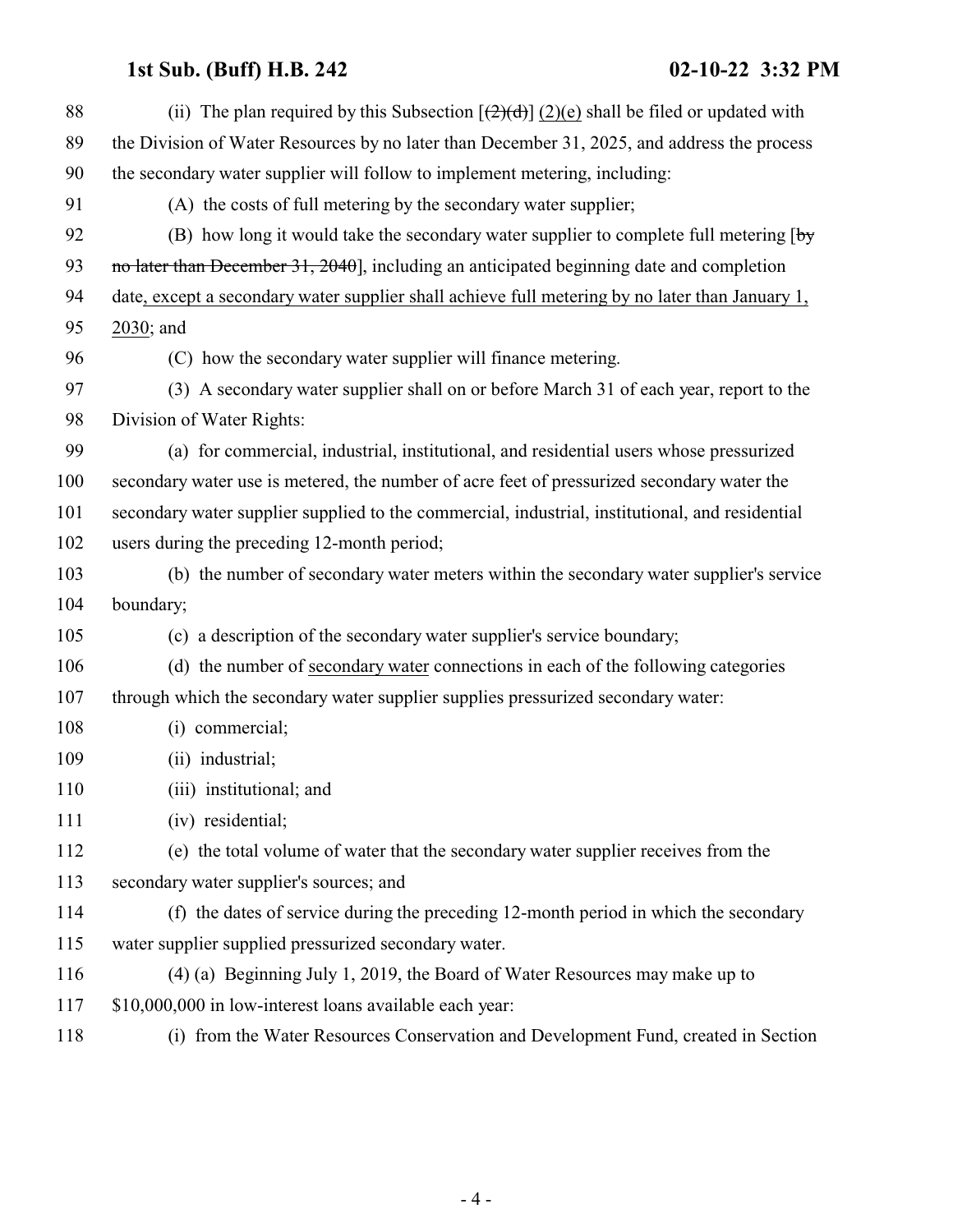**02-10-22 3:32 PM 1st Sub. (Buff) H.B. 242**

| 119 | $73 - 10 - 24$ ; and                                                                                      |
|-----|-----------------------------------------------------------------------------------------------------------|
| 120 | (ii) for financing the cost of secondary water metering.                                                  |
| 121 | (b) The Division of Water Resources and the Board of Water Resources shall make                           |
| 122 | rules in accordance with Title 63G, Chapter 3, Utah Administrative Rulemaking Act,                        |
| 123 | establishing the criteria and process for receiving a loan described in this Subsection (4), except       |
| 124 | the rules may not include prepayment penalties.                                                           |
| 125 | $(5)$ (a) Beginning July 1, 2021, subject to appropriation, the Division of Water                         |
| 126 | Resources may make matching grants each year for financing the cost of secondary water                    |
| 127 | metering for a commercial, industrial, institutional, or residential user by a small secondary            |
| 128 | water retail supplier that:                                                                               |
| 129 | (i) is not for new service described in Subsection $(2)(a)$ ; and                                         |
| 130 | (ii) matches the amount of the grant.                                                                     |
| 131 | (b) For purposes of issuing grants under this section, the division shall prioritize the                  |
| 132 | small secondary water retail suppliers that can demonstrate the greatest need or greatest                 |
| 133 | inability to pay the entire cost of installing secondary water meters.                                    |
| 134 | (c) The amount of a grant under this Subsection (5) may not:                                              |
| 135 | (i) exceed 50% of the small secondary water retail supplier's cost of installing                          |
| 136 | secondary water meters; or                                                                                |
| 137 | (ii) supplant federal, state, or local money previously allocated to pay the small                        |
| 138 | secondary water retail supplier's cost of installing secondary water meters.                              |
| 139 | (d) In accordance with Title 63G, Chapter 3, Utah Administrative Rulemaking Act, the                      |
| 140 | Board of Water Resources shall make rules establishing:                                                   |
| 141 | (i) the procedure for applying for a grant under this Subsection (5); and                                 |
| 142 | (ii) how a small secondary water retail supplier can establish that the small secondary                   |
| 143 | water retail supplier meets the eligibility requirements of this Subsection (5).                          |
| 144 | $(6)$ This section does not apply to a secondary water supplier to the extent that:                       |
| 145 | $(a)$ the secondary water supplier supplies secondary water within a county of the third,                 |
| 146 | fourth, fifth, or sixth class; or                                                                         |
| 147 | $\left[\frac{b}{b}\right]$ there is no meter that a meter manufacturer will warranty because of the water |
| 148 | quality within a specific location.                                                                       |
| 149 | $[\overline{(+)}]$ (6) Nothing in this section affects a water right holder's obligation to measure and   |
|     |                                                                                                           |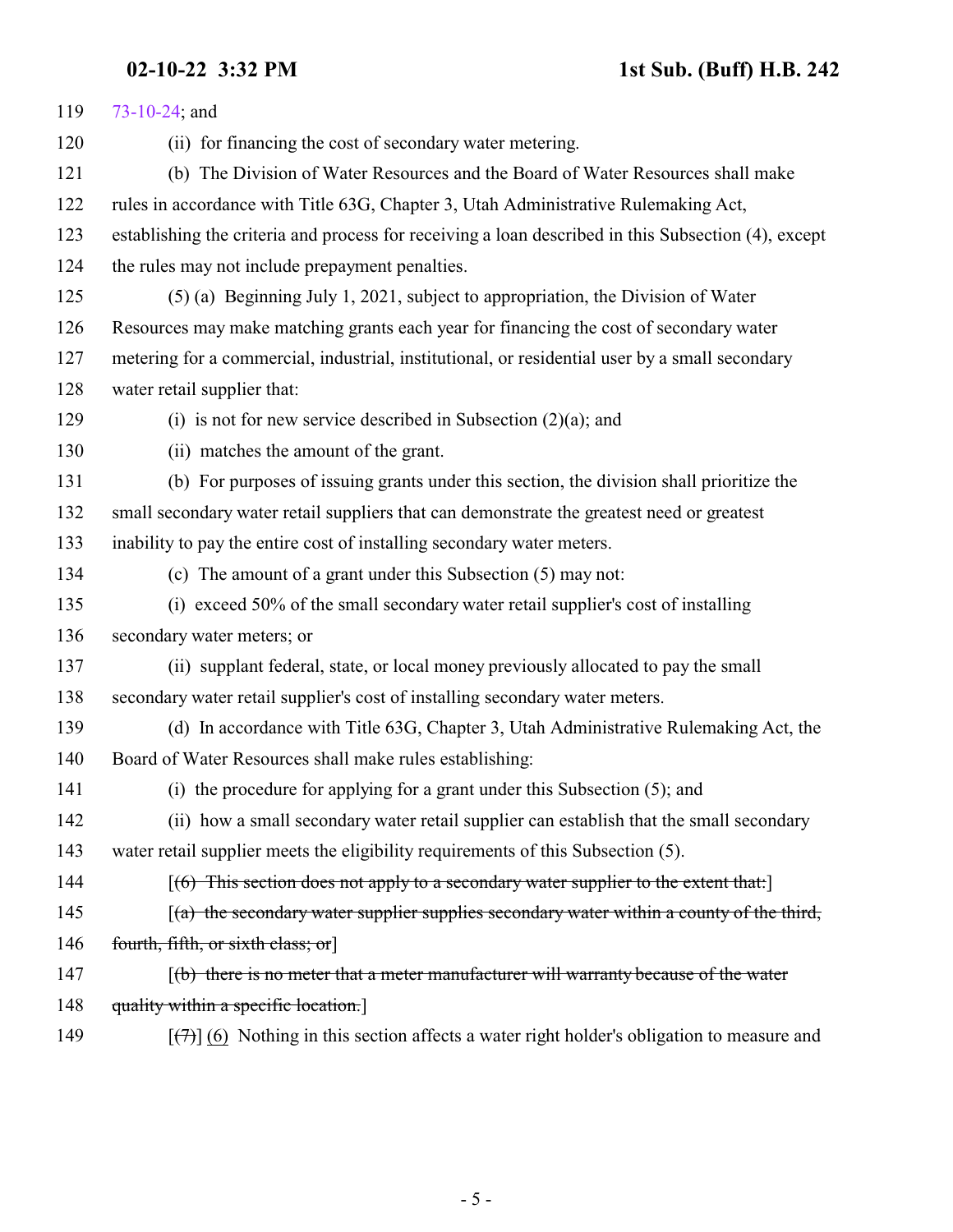| 150 | report water usage as described in Sections 73-5-4 and 73-5-8.                                      |
|-----|-----------------------------------------------------------------------------------------------------|
| 151 | (7) If a secondary water supplier fails to comply with Subsection (2)(b), the secondary             |
| 152 | water supplier:                                                                                     |
| 153 | (a) beginning January 1, 2030, may not receive state money for any purpose until the                |
| 154 | secondary water supplier completes full metering; and                                               |
| 155 | (b) is subject to an enforcement action of the state engineer in accordance with                    |
| 156 | Subsection (8).                                                                                     |
| 157 | $(8)$ (a) (i) The state engineer shall commence an enforcement action under this                    |
| 158 | Subsection (8) if the state engineer receives a referral from the director of the Division of       |
| 159 | Water Resources.                                                                                    |
| 160 | The director of the Division of Water Resources shall submit a referral to the state<br>(ii)        |
| 161 | engineer if the director:                                                                           |
| 162 | (A) finds that a secondary water supplier fails to fully meter secondary water as                   |
| 163 | required by this section; and                                                                       |
| 164 | (B) determines an enforcement action is necessary to conserve or protect a water                    |
| 165 | resource in the state.                                                                              |
| 166 | (b) To commence an enforcement action under this Subsection (8), the state engineer                 |
| 167 | shall issue a notice of violation that includes notice of the administrative fine to which a        |
| 168 | secondary water supplier is subject.                                                                |
| 169 | (c) The state engineer's issuance and enforcement of a notice of violation is exempt                |
| 170 | from Title 63G, Chapter 4, Administrative Procedures Act.                                           |
| 171 | (d) In accordance with Title 63G, Chapter 3, Utah Administrative Rulemaking Act, the                |
| 172 | state engineer shall make rules necessary to enforce a notice of violation, that includes:          |
| 173 | (i) provisions consistent with this Subsection (8) for enforcement of the notice if a               |
| 174 | secondary water supplier to whom a notice is issued fails to respond to the notice or abate the     |
| 175 | violation;                                                                                          |
| 176 | (ii) the right to a hearing, upon request by a secondary water supplier against whom the            |
| 177 | notice is issued; and                                                                               |
| 178 | (iii) provisions for timely issuance of a final order after the secondary water supplier to         |
| 179 | whom the notice is issued fails to respond to the notice or abate the violation, or after a hearing |
| 180 | held under Subsection $(8)(d)(ii)$ .                                                                |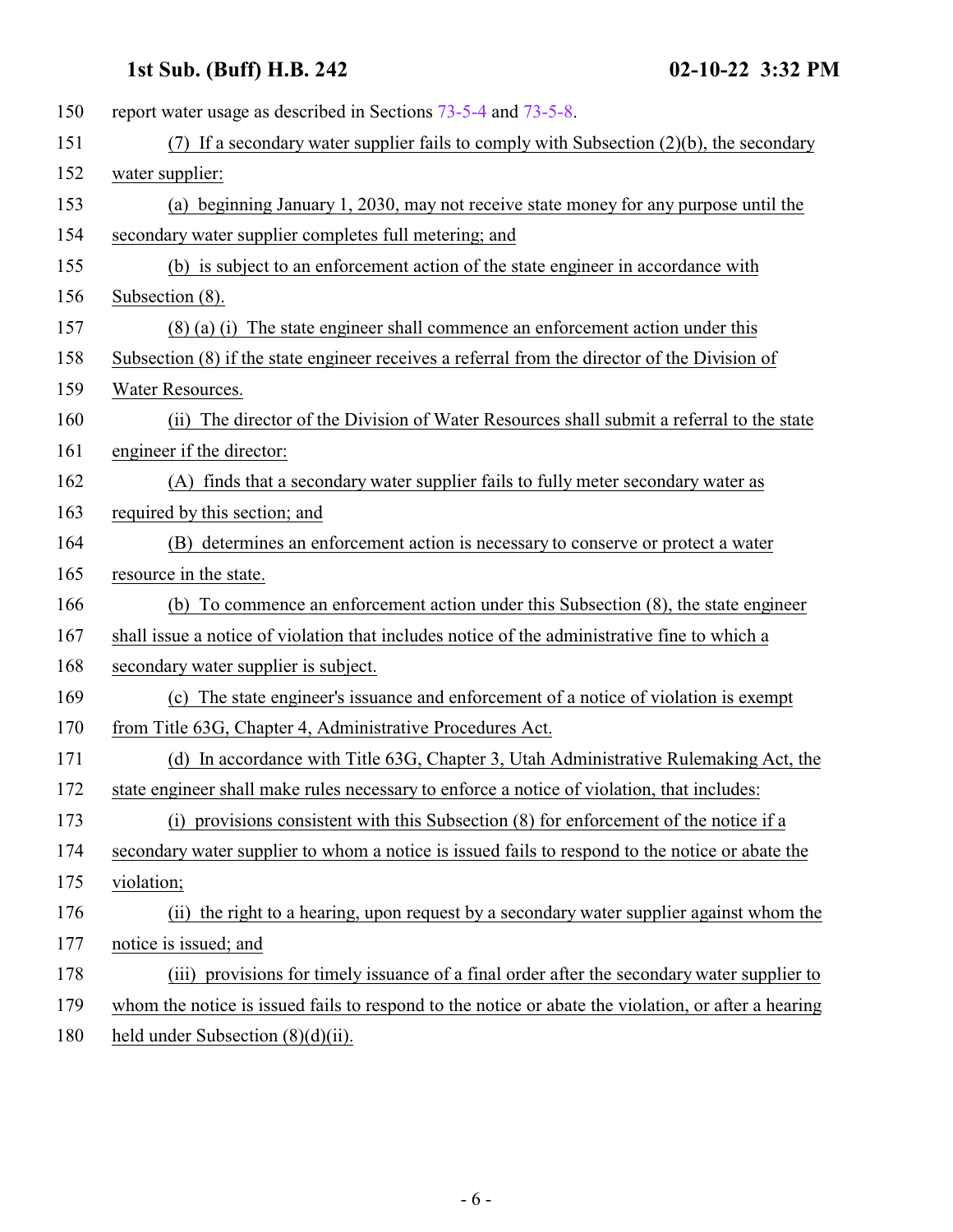| 181 | (e) A person may not intervene in an enforcement action commenced under this                    |
|-----|-------------------------------------------------------------------------------------------------|
| 182 | section.                                                                                        |
| 183 | After issuance of a final order under rules made pursuant to Subsection $(8)(d)$ , the<br>(f)   |
| 184 | state engineer shall serve a copy of the final order on the secondary water supplier against    |
| 185 | whom the order is issued by:                                                                    |
| 186 | (i) personal service under Utah Rules of Civil Procedure, Rule 5; or                            |
| 187 | (ii) certified mail.                                                                            |
| 188 | $(g)$ (i) The state engineer's final order may be reviewed by trial de novo by the district     |
| 189 | court in Salt Lake County or the county where the violation occurred.                           |
| 190 | (ii) A secondary water supplier shall file a petition for judicial review of the state          |
| 191 | engineer's final order issued under this section within 20 days from the day on which the final |
| 192 | order was served on the secondary water supplier.                                               |
| 193 | (h) The state engineer may bring suit in a court of competent jurisdiction to enforce a         |
| 194 | final order issued under this Subsection (8).                                                   |
| 195 | (i) If the state engineer prevails in an action brought under Subsection $(8)(g)$ or (h), the   |
| 196 | state may recover court costs and a reasonable attorney fee.                                    |
| 197 | (j) As part of a final order issued under this Subsection (8), the state engineer shall         |
| 198 | order that a secondary water supplier to whom an order is issued pay an administrative fine     |
| 199 | equal to:                                                                                       |
| 200 | (i) \$10 for each secondary water connection of the secondary water supplier for failure        |
| 201 | to comply with full metering by January 1, 2030;                                                |
| 202 | (ii) \$20 for each secondary water connection of the secondary water supplier for failure       |
| 203 | to comply with full metering by January 1, 2031;                                                |
| 204 | (iii) \$30 for each secondary water connection of the secondary water supplier for              |
| 205 | failure to comply with full metering by January 1, 2032;                                        |
| 206 | (iv) \$40 for each secondary water connection of the secondary water supplier for               |
| 207 | failure to comply with full metering by January 1, 2033; and                                    |
| 208 | (v) \$50 for each secondary water connection of the secondary water supplier for failure        |
| 209 | to comply with full metering by January 1, 2034, and for each subsequent year the secondary     |
| 210 | water supplier fails to comply with full metering.                                              |
|     |                                                                                                 |

211 (k) Money collected under this Subsection (8) shall be deposited into the Water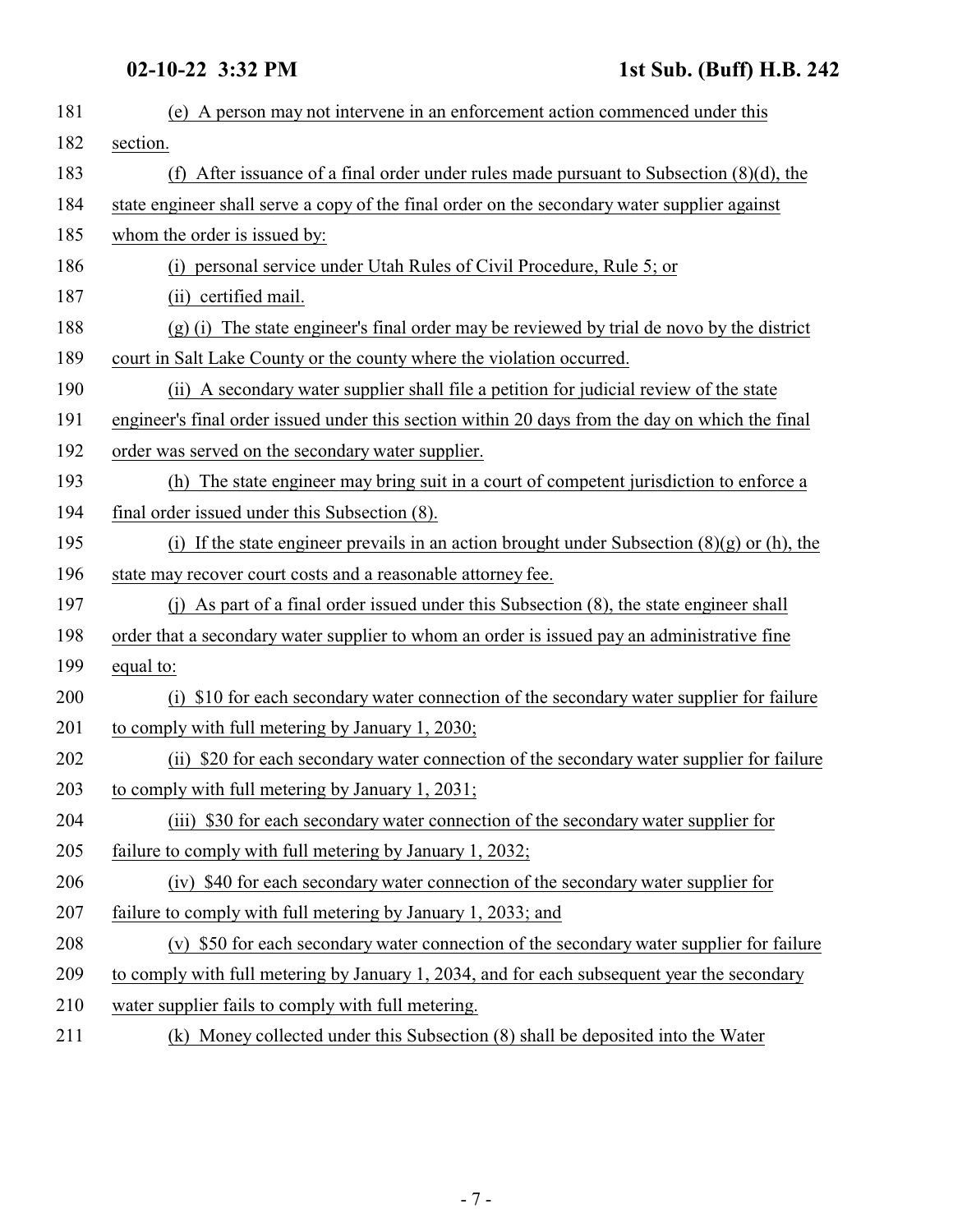<span id="page-7-0"></span>

| 212 | Resources Conservation and Development Fund, created in Section 73-10-24.                        |
|-----|--------------------------------------------------------------------------------------------------|
| 213 | (9) This section does not apply to a secondary water supplier to the extent that the             |
| 214 | secondary water supplier:                                                                        |
| 215 | (a) is unable to obtain a meter that a meter manufacturer will warranty because of the           |
| 216 | water quality within a specific location served by the secondary water supplier; and             |
| 217 | (b) submits reasonable proof to the Division of Water Resources that the secondary               |
| 218 | water supplier is unable to obtain a meter as described in Subsection $(9)(a)$ .                 |
| 219 | Section 2. Section 73-10-34.5 is enacted to read:                                                |
| 220 | 73-10-34.5. Grant money for existing secondary water metering to facilitate full                 |
| 221 | metering.                                                                                        |
| 222 | As used in this section:<br>(1)                                                                  |
| 223 | (a) "Applicant" means a secondary water supplier or group of secondary water                     |
| 224 | suppliers that applies for a grant under this section.                                           |
| 225 | (b) "Board" means the Board of Water Resources.                                                  |
| 226 | "Division" means the Division of Water Resources.<br>(c)                                         |
| 227 | (d) "Project" means the purchase or installation of a meter for a secondary water                |
| 228 | system that as of May 4, 2022, provides secondary water service that is not metered.             |
| 229 | (e) "Secondary water" means the same as that term is defined in Section $73-10-34$ .             |
| 230 | "Secondary water connection" means the same as that term is defined in Section<br>(f)            |
| 231 | $73 - 10 - 34.$                                                                                  |
| 232 | "Secondary water supplier" means the same as that term is defined in Section<br>(g)              |
| 233 | 73-10-34.                                                                                        |
| 234 | (2) (a) The board may issue grants in an amount appropriated by the Legislature in               |
| 235 | accordance with this section to an applicant to fund projects for meters on secondary water      |
| 236 | systems that before May 4, 2022, provide secondary water service that is not metered.            |
| 237 | The board may not issue a grant under this section to fund:<br>(b)                               |
| 238 | metering of secondary water for service that begins on or after May 4, 2022; or<br>(1)           |
| 239 | (ii) the replacement or repair of an existing secondary water meter.                             |
| 240 | Notwithstanding the other provisions of this section, the board may issue a grant<br>(c)         |
| 241 | under this section to a secondary water supplier to reimburse the secondary water supplier for   |
| 242 | the costs incurred by the secondary water supplier that are associated with installing meters on |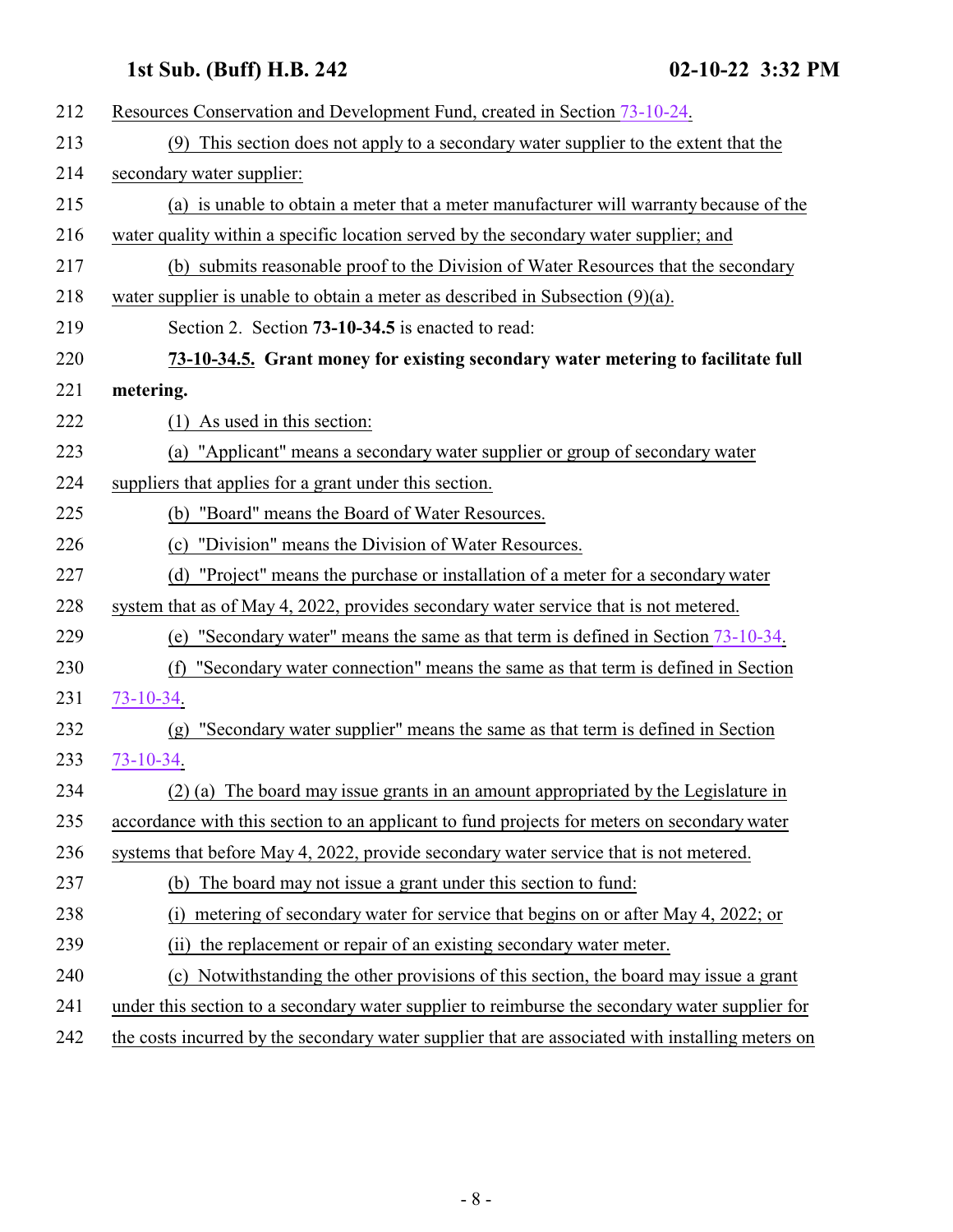| 243 | a secondary water system on or after March 3, 2021, but before May 4, 2022, except that the     |
|-----|-------------------------------------------------------------------------------------------------|
| 244 | grant issued under this Subsection $(2)(c)$ :                                                   |
| 245 | (i) shall be included in calculating the total grant amount under Subsections $(3)(a)$          |
| 246 | through $(c)$ ;                                                                                 |
| 247 | (ii) may not exceed 70% of the costs associated with a project described in this                |
| 248 | Subsection $(2)(c)$ , including installation and purchase of meters; and                        |
| 249 | shall comply with Subsection (6).<br>(iii)                                                      |
| 250 | $(3)$ (a) A secondary water supplier with 7,000 secondary water connections or less is          |
| 251 | eligible for a total grant amount under this section of up to \$5,000,000.                      |
| 252 | (b) A secondary water supplier with more than 7,000 secondary water connections is              |
| 253 | eligible for a total grant amount under this section of up to \$10,000,000.                     |
| 254 | (c) If a secondary water supplier applies for a grant as part of a group of secondary           |
| 255 | water suppliers, the total grant amount described in Subsection $(3)(a)$ or (b) applies to each |
| 256 | member of the group and is not based on the number of secondary water connections of the        |
| 257 | entire group.                                                                                   |
| 258 | (d) (i) Subject to the other provisions of this section, a grant may not exceed the             |
| 259 | following amounts for the costs associated with a project, including installation and purchase  |
| 260 | of meters:                                                                                      |
| 261 | for calendar year 2022, 70% of the costs of a project;<br>(A)                                   |
| 262 | (B)<br>for calendar year 2023, 70% of the costs of a project;                                   |
| 263 | (C)<br>for calendar year 2024, 65% of the costs of a project;                                   |
| 264 | for calendar year 2025, 60% of the costs of a project; and<br>(D)                               |
| 265 | (E) for calendar year 2026, 50% of the costs of a project.                                      |
| 266 | (ii) Beginning with calendar year 2027, a grant under this section shall consist of             |
| 267 | providing a meter or funding to obtain a meter, which may not exceed the following for costs    |
| 268 | associated with the project:                                                                    |
| 269 | for calendar year 2027, 40% of the costs of a project;<br>(A)                                   |
| 270 | for calendar year 2028, 30% of the costs of a project;<br>(B)                                   |
| 271 | for calendar year 2029, 20% of the costs of a project; and                                      |
| 272 | for calendar year 2030, $10\%$ of the costs of a project.<br>(D)                                |
| 273 | A secondary water supplier may pay the secondary water supplier's portion of the<br>(e)         |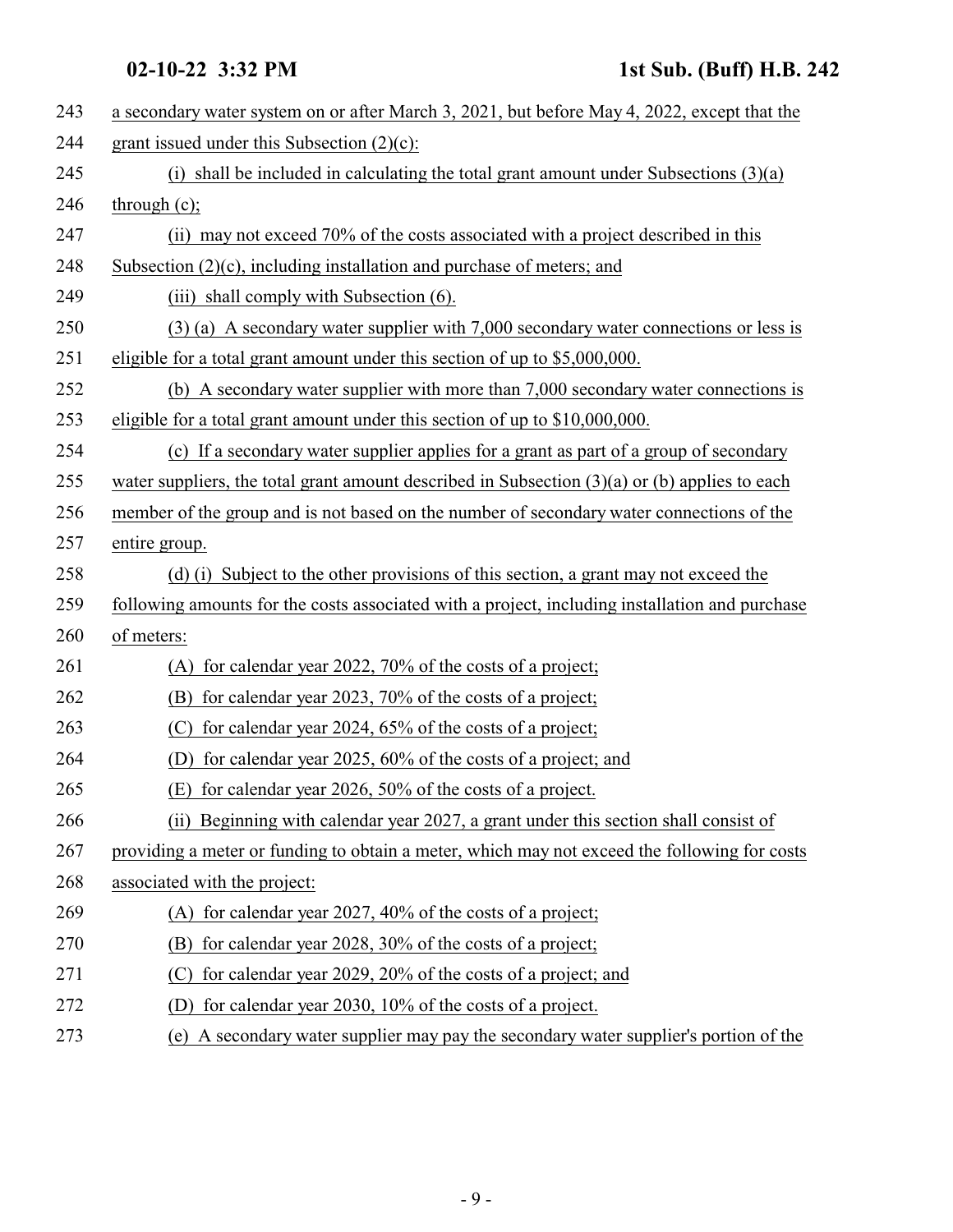| 274 | costs of a project through a loan from the board under Section 73-10-34 by filing a separate    |
|-----|-------------------------------------------------------------------------------------------------|
| 275 | application with the board.                                                                     |
| 276 | (f) A meter purchased with grant money received under this section shall allow for data         |
| 277 | communication between the meter and other devices designed to manage use of secondary           |
| 278 | water that is:                                                                                  |
| 279 | (i) open and available to an end user; and                                                      |
| 280 | (ii) open so that it can integrate with third-party providers.                                  |
| 281 | $(4)$ (a) (i) To obtain a grant under this section, an applicant shall submit an application    |
| 282 | with the division during a period of time designated by the board.                              |
| 283 | (ii) If there remains money described in Subsection (2) after the grants for applications       |
| 284 | submitted during the time period described in Subsection (4)(a) are awarded, the board may      |
| 285 | designate one or more additional time periods so that the entire amount described in Subsection |
| 286 | (2) is awarded by December 31, 2024.                                                            |
| 287 | (b) An application submitted to the division shall include:                                     |
| 288 | (i) a detailed project cost estimate including meter costs and installation costs;              |
| 289 | (ii) a total number of pressurized secondary water connections in the applicable                |
| 290 | secondary water supplier's system;                                                              |
| 291 | (iii) the number of meters to be installed under the grant;                                     |
| 292 | (iv) a detailed estimated secondary water use reduction including:                              |
| 293 | (A) average lot size calculations;                                                              |
| 294 | (B) average irrigated acreage; and                                                              |
| 295 | estimated water applied before the project versus after completion of the project;<br>(C)       |
| 296 | (v) the timeline for purchase and installation of meters under the project;                     |
| 297 | (vi) an agreement to:                                                                           |
| 298 | (A) provide an educational component for end users as determined by the division by             |
| 299 | rule made in accordance with Title 63G, Utah Administrative Rulemaking Act, either on a         |
| 300 | monthly statement or by a customer specific Internet portal that provides information on the    |
| 301 | customer's usage more frequently than monthly; or                                               |
| 302 | (B) bill according to usage using a tiered conservation rate and provide an educational         |
| 303 | component described in Subsection $(4)(b)(vi)(A)$ ; and                                         |
| 304 | additional information the board considers helpful.<br>(vii)                                    |